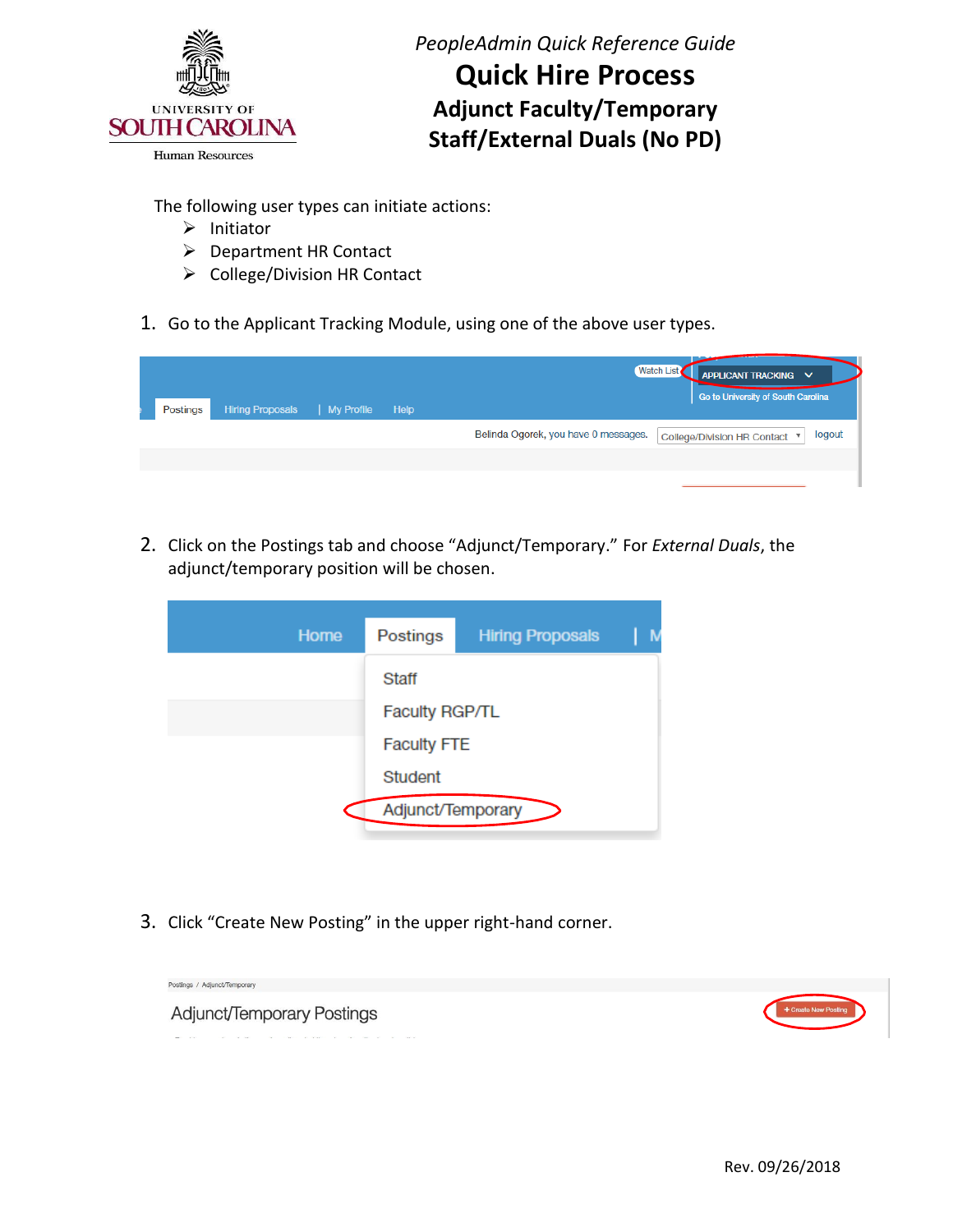

 4. A pop up will appear asking, "What would you like to use to create this new posting?" Click "Create from Classification."



 5. Choose the classification title in which you are hiring the adjunct faculty/temporary staff by clicking on the classification title or enter the classification title in the search field and click search.

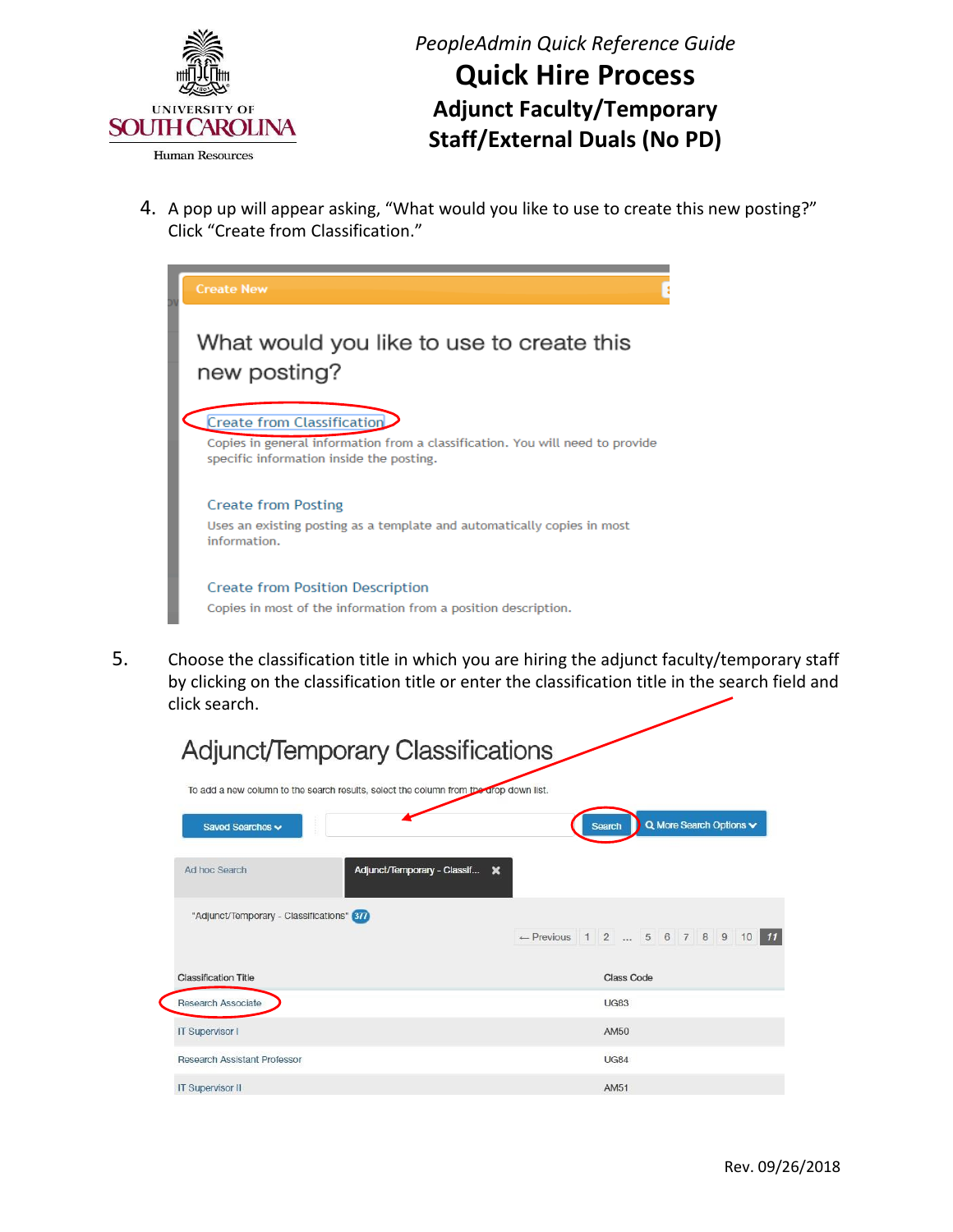

6. Click "Create Posting from this Classification" in upper right-hand corner.

Classification: Research Associate (Adjunct/Temporary) Current Status: Approved

| Create Posting from this Classification |
|-----------------------------------------|

 7. Enter the required information. Required information will be marked with an asterisk and the field will be in RED.

| * Required Information     |                         |
|----------------------------|-------------------------|
| Internal Title *           |                         |
|                            |                         |
| <b>Organizational Unit</b> |                         |
| Campus *                   | <b>USC Columbia</b>     |
|                            |                         |
| College/Division *         | $\overline{\mathbf{v}}$ |
| Department                 |                         |
|                            | $\mathbf{v}$            |

 8. Choose the correct application form based on whether the quick hire is adjunct faculty or temporary staff.

**Accepted Application Forms** 

USC Adjunct Faculty Application

USC Temporary Application

9. Click "Create New Posting" in bottom right-hand corner.

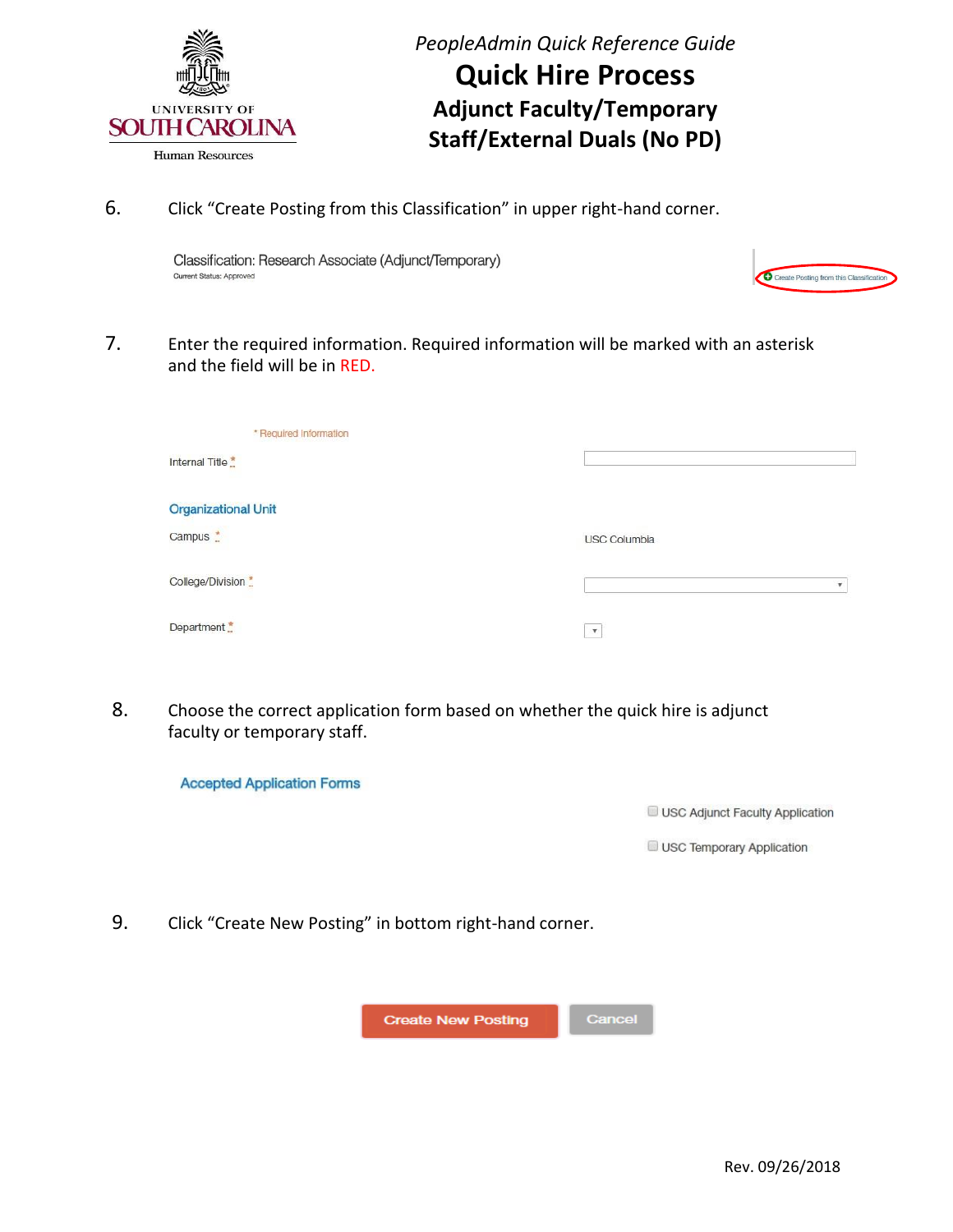

**Quick Hire Process Adjunct Faculty/Temporary Staff/External Duals (No PD)** 

Human Resources

#### 10. Complete the Posting Details Screen.

| <b>Classification Title</b>         | Public Information Director I                                                                                                                                                                                               |
|-------------------------------------|-----------------------------------------------------------------------------------------------------------------------------------------------------------------------------------------------------------------------------|
| Internal Title                      | temp                                                                                                                                                                                                                        |
| Type of Temporary<br>Position       | $\mathbf v$<br>Please select<br>This field is required.                                                                                                                                                                     |
| Campus                              | $\overline{\mathbf{v}}$<br>Please select<br>This field is required.                                                                                                                                                         |
| College/Division                    | Arnold School of Public Health                                                                                                                                                                                              |
| Department                          | Arnold School of Public Health                                                                                                                                                                                              |
| Class Code                          | <b>BC30</b>                                                                                                                                                                                                                 |
| Salary                              | This field is required.                                                                                                                                                                                                     |
| Location of Vacancy                 | If the position is located in a geographic area outside of the affiliated campus, please specify the city and state of the vacancy. For example, Georgetown, SC is the location of the<br>vacancy for the Baruch Institute. |
| <b>Work County</b>                  | Please select *                                                                                                                                                                                                             |
| Part/Full Time                      | Please select $*$                                                                                                                                                                                                           |
| Hours per week                      | This field is required.<br>The standard hours the employee is expected to work per week. For example, if the employee works 8:30 am - 5:00 pm with one hour for lunch, the hours per week is 37.50.                         |
| Work Schedule                       |                                                                                                                                                                                                                             |
| Job Search Category                 | $\pmb{\mathrm{v}}$<br>Please select<br>This field is required.                                                                                                                                                              |
| Position Description                |                                                                                                                                                                                                                             |
| <b>Advertised Job Summary</b>       | This field is required.<br>Please summarize the job purpose and duties for the advertisement of this position.                                                                                                              |
| Qualifications                      | This field is required.                                                                                                                                                                                                     |
|                                     | <b>Posting Detail Information</b>                                                                                                                                                                                           |
| Number of Vacancies                 |                                                                                                                                                                                                                             |
| <b>Desired Start Date</b>           | This field is required.                                                                                                                                                                                                     |
| Proposed End Date                   |                                                                                                                                                                                                                             |
| <b>HR Contact</b>                   | Select an Option<br>This field is required.                                                                                                                                                                                 |
| <b>HR Contact Phone</b><br>Number   | This field is required.                                                                                                                                                                                                     |
| <b>Applicant Reviewer</b><br>Access | Select Some Options<br>Select all individuals authorized to manage the applicant's status.                                                                                                                                  |
| Job Open Date                       | al di                                                                                                                                                                                                                       |

 ➢ *Enter the actual number of vacancies or the verbiage "multiple vacancies" in the vacancy field (if more than one candidate will be hired from the quick hire.) Once all vacancies have been filled, please contact the Office of Talent Acquisition so that the position can be moved to the workflow status of "filled."*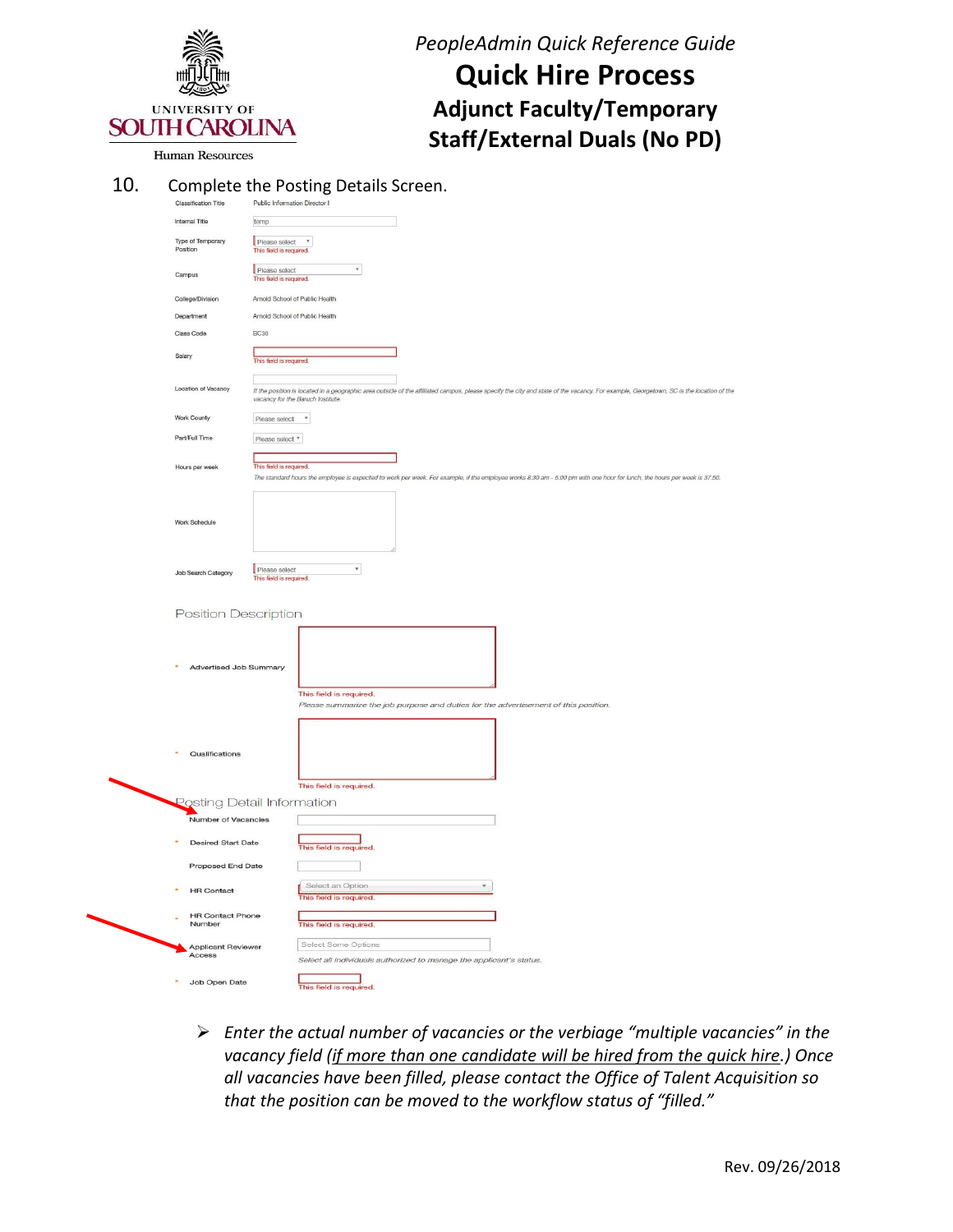

- ➢ *Enter name(s) of whomever will move the applicant to "Recommend for Hire" as an Applicant Reviewer.*
- 11. Click either "Next" at the bottom or top of the Posting Details Screen to save your data and route to the Position Attributes Screen.
- 12. If the position is essential during hazardous weather, select "Essential". If not, select "Non-essential."

**Position Attributes** 

| Hazardous weather<br>category | Please select ▼ |
|-------------------------------|-----------------|
|                               | Please select   |
| Safety/Security Sensitive     | Essential       |
| or Requires a CDL             | Non-Essential   |
|                               |                 |

13. If the position is a safety/security sensitive position or requires a CDL, select "Yes." If not, select "No."



- 14. Click either "Next" at the bottom or top of the Position Attributes Screen to save your data.
- 15. After saving your data, you may select the Summary tab. Since this is a quick hire, the other tabs may be skipped.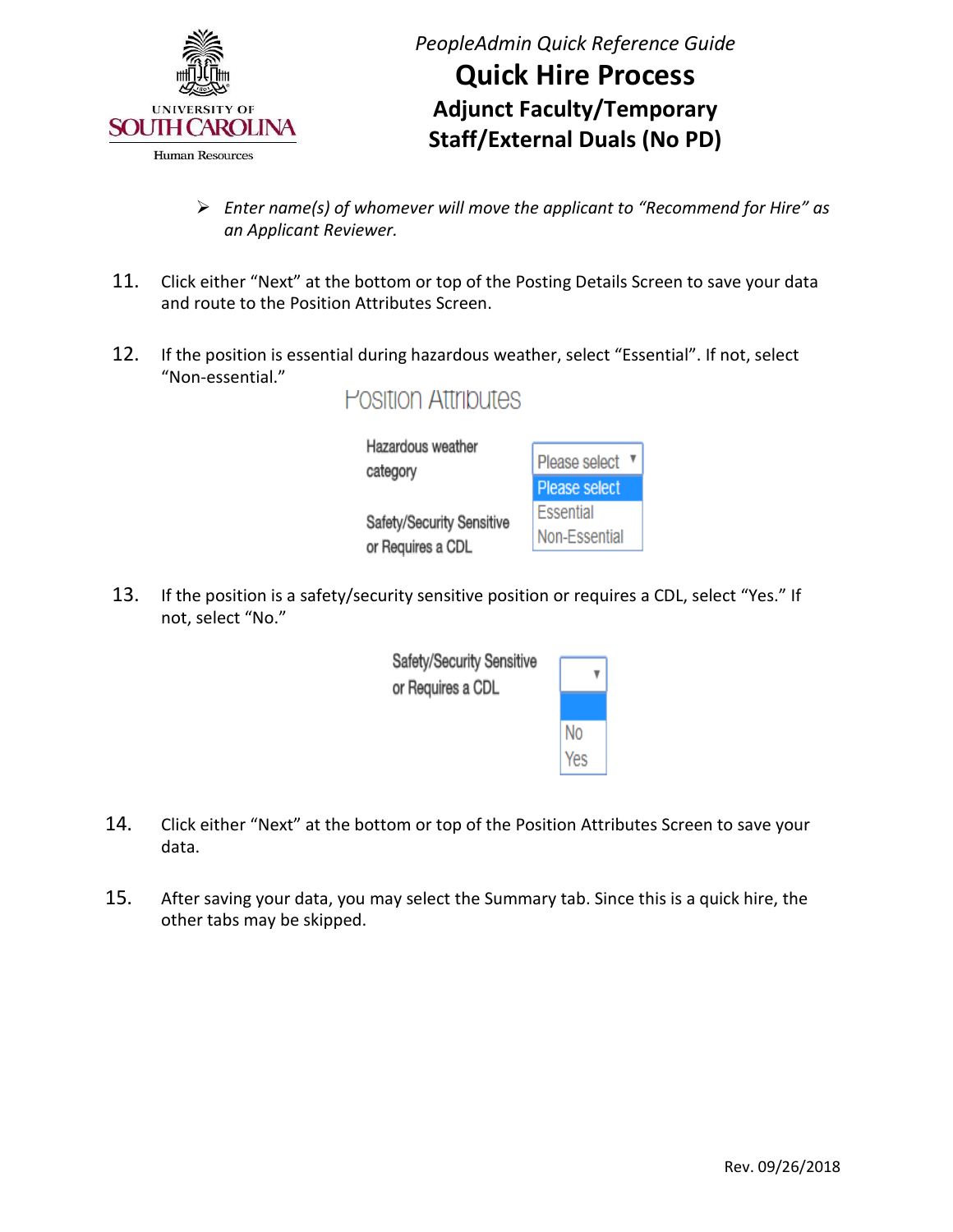

**Quick Hire Process Adjunct Faculty/Temporary Staff/External Duals (No PD)** 

16. If the user is the Initiator, please follow your internal business process for further routing and submit for approval. The College/Division HR Contact or the Department HR Contact can take action on the posting and submit the posting to "Quick Hire (move to Quick Hire)."



 17. Once the posting has been moved to Quick Hire, a message will appear at the top of the screen:



- 18. Copy and paste the posting link into an email and send it to the applicant so they may access the posting and apply. See circled link above.
- 19. Applicant will click on the link in the email and complete the application for the posting. The applicant may email you when they have completed the application or you can access the posting in PeopleAdmin to see if he/she has applied.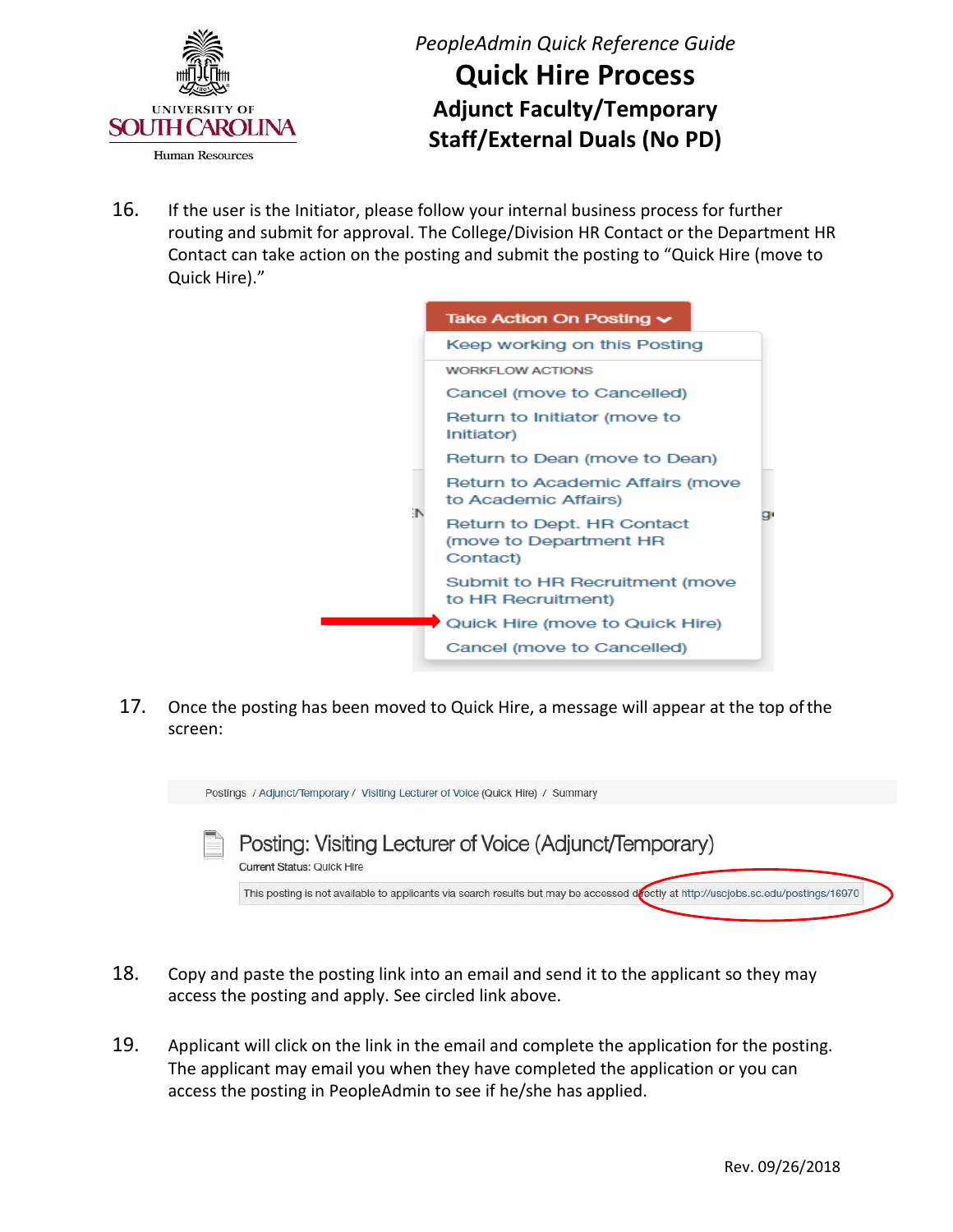

**Quick Hire Process Adjunct Faculty/Temporary Staff/External Duals (No PD)** 

20. Log back in or change role to Applicant Reviewer and move the applicant directly to "Quick Hire (Recommend for Hire)."



 21.Click the "Start Adjunct/Temp Hiring Proposal (No Position Description)" link onthe right at the top of the page.

> Start Adjunct/Temp Hiring Proposal (No Position Description)

22. A new screen will appear showing the applicant's name and the posting's internal title. Select the "Start Adjunct/Temp Hiring Proposal (No Position Description)" to enter the Hiring Proposal section or select "Cancel", if this was started inerror.

Starting Adjunct/Temp Hiring Proposal (No Position Description)

Applicant: Crystal BRO Rivers BRO

Posting: Admin Asst - bRO 62017

Warning: This Applicant already has a Hiring Proposal in process.

or Cancel Start Adjunct/Temp Hiring Proposal (No Position Description)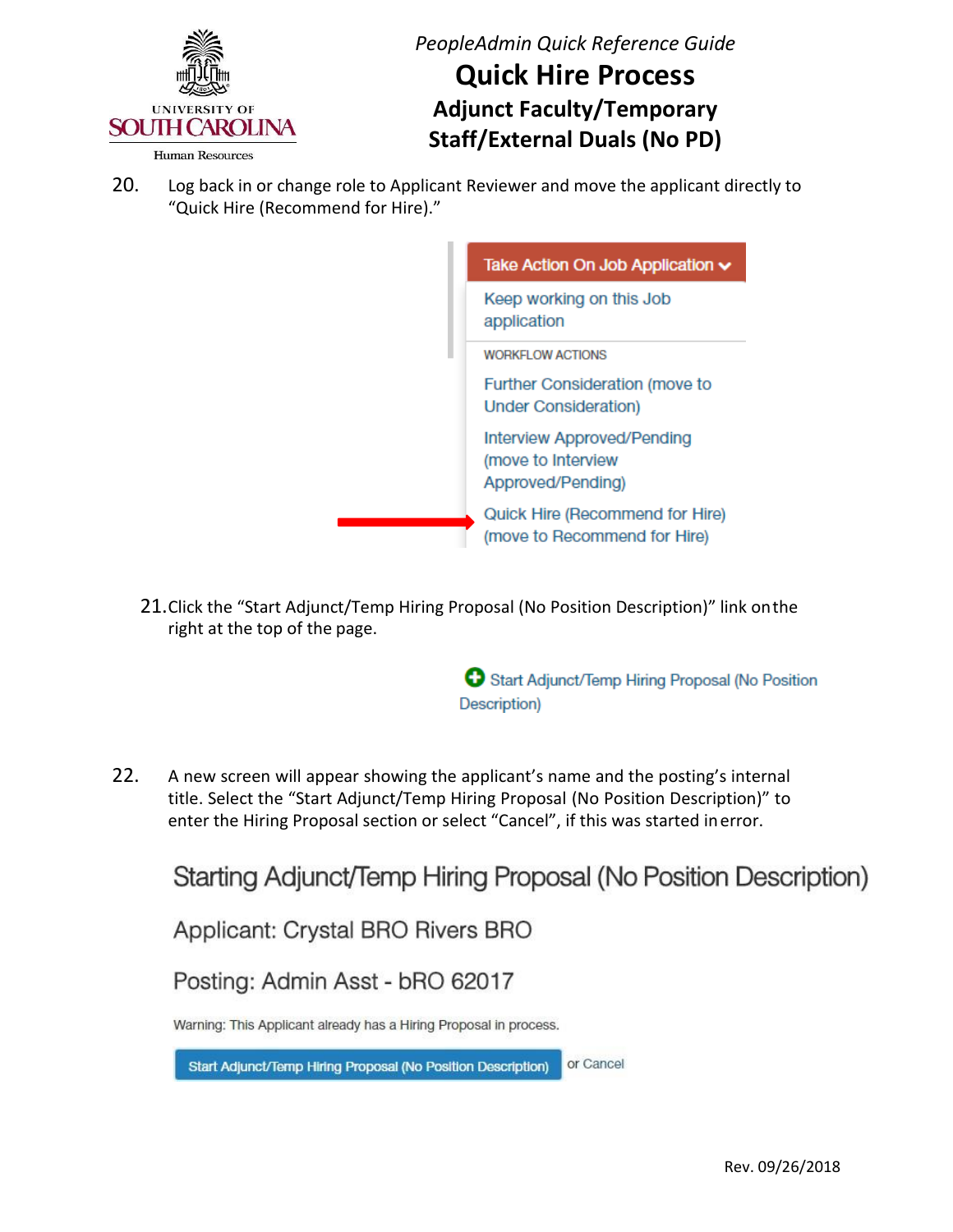

## **Quick Hire Process Adjunct Faculty/Temporary Staff/External Duals (No PD)**

 23. You will be directed to the Hiring Proposal Screen. Information from the application and job posting will transfer to the Hiring Proposal. Required information will be marked with an asterisk and the field will be in RED.



24. Scroll down and complete the USC ID field in the Candidate Information Screen. The USC ID can be found through a Data Warehouse report for active employees.

| USC ID | This field is required.                                                              |
|--------|--------------------------------------------------------------------------------------|
|        | If current or prior USC employee, please enter the USC ID. If not, please enter N/A. |

- 25. Click either "Next" at the bottom or top of the Candidate Information Screen tosave your data and route to the Position to be Filled Screen.
- status of exempt or non-exempt. 26. In the Position to be Filled Screen, select the appropriate Fair Labor Standards Act (FLSA)



**FLSA** 

Practicing physicians, practicing attorneys and teachers (adjunct faculty) are considered exempt and do not require a position description. Other exempt temporaries will require a position description. Temporary employees paid by the hour are non-exempt.

- *considered exempt and do not require a position description. Practicing physicians, practicing attorneys and teachers (adjunct faculty) are*
- *If hourly position, then select non-exempt.*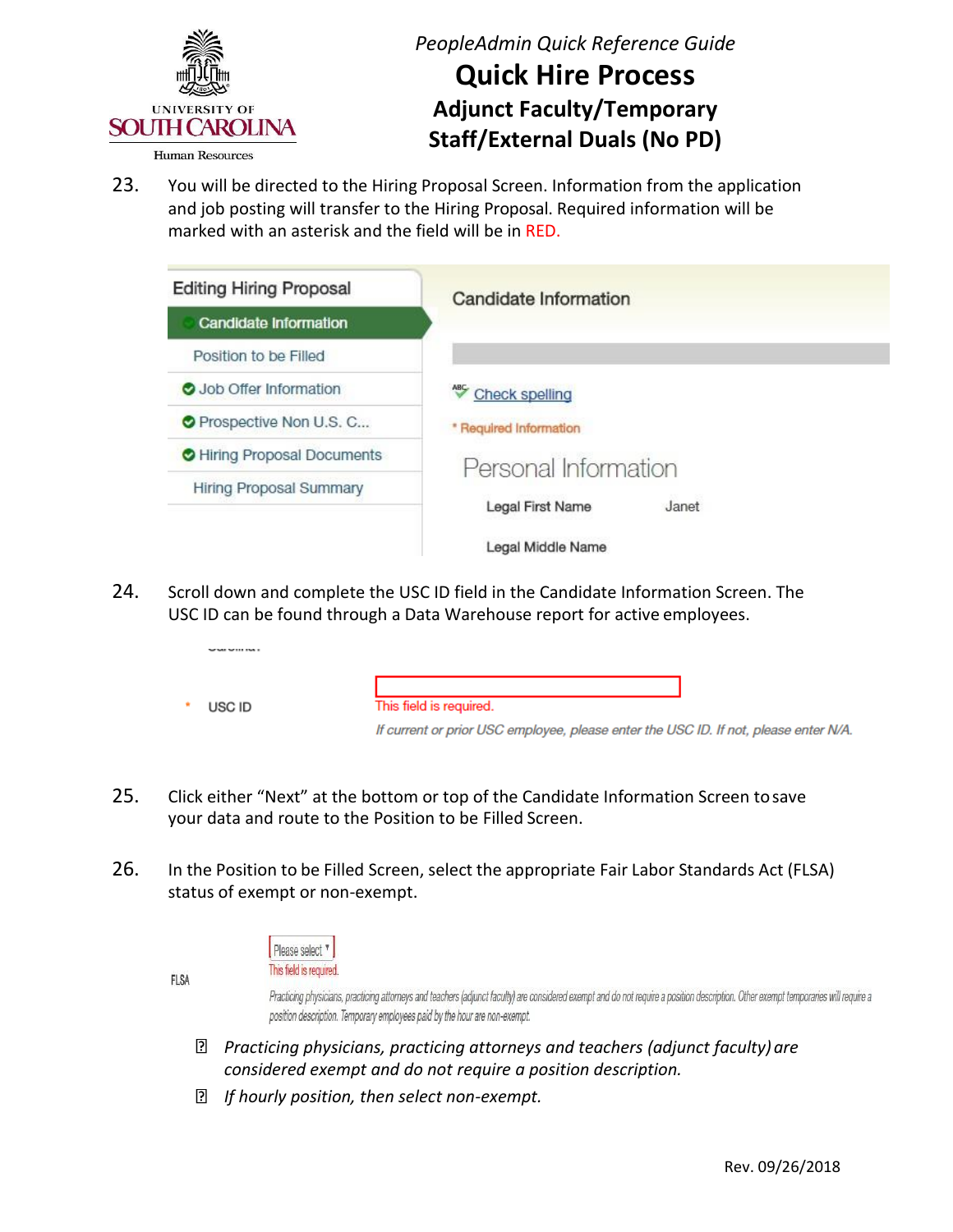

- 27. Select the correct home department from the home department dropdown field.
	- ŵ Home Department

Please select

28. Enter the required funding information. Click the "Add Funding Information Entry" button should you need to add additional funding.

### **Funding Intormation**

At least one entry required.

| Dept. Account #                      | 65000                                     | ٠                                        |
|--------------------------------------|-------------------------------------------|------------------------------------------|
| Fund #                               |                                           | * This field is required.                |
| Object Code                          | Please select                             | $\mathbf{v}$   * This field is required. |
| Amount (\$)                          | If hourly rate, enter hourly rate amount. | * This field is required.                |
| Remove Entry?                        |                                           |                                          |
| <b>Add Funding Information Entry</b> |                                           |                                          |

 data and route it to the Job Offer Information Screen. 29. Click either "Next" at the bottom or top of the Position to be Filled Screen to save your

4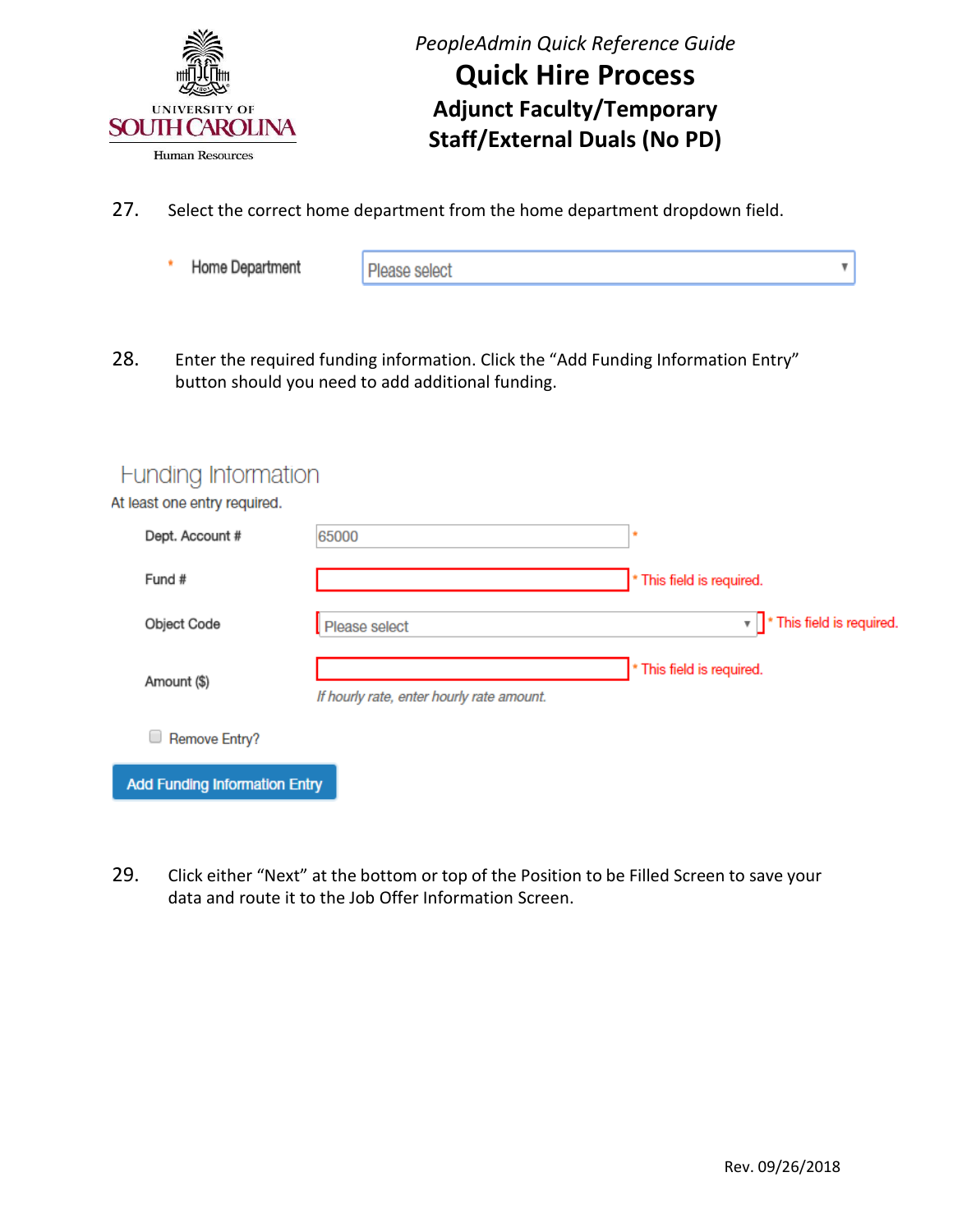

**Quick Hire Process Adjunct Faculty/Temporary Staff/External Duals (No PD)** 

30. In the Job Offer Information Screen, complete the following fields shown.

| <b>Hiring Proposal Information</b> |  |
|------------------------------------|--|
|------------------------------------|--|

Hiring Proposal Number

|    | <b>Start Date</b>            |                                                                                                       |
|----|------------------------------|-------------------------------------------------------------------------------------------------------|
| W. | <b>End Date</b>              |                                                                                                       |
|    | Salary or Hourly Rate        |                                                                                                       |
|    | <b>Hours Per Week</b>        |                                                                                                       |
|    | <b>Hours Per Year</b>        | Complete the Adjunct Faculty-Temporary Staff ACA Hours Calculator form to enter data into this field. |
|    | Employee's<br>Building/Room  |                                                                                                       |
|    | Campus Phone                 |                                                                                                       |
|    | Supervisor SSN               |                                                                                                       |
|    | Supervisor Class/Slot        |                                                                                                       |
|    | <b>Check Distribution</b>    |                                                                                                       |
|    | <b>Timecard Distribution</b> |                                                                                                       |

*If as the Initiator you do not know the supervisor's social security number, you may enter N/A in the supervisor's social security number field. The College/Division HR Contact will be expected to enter the supervisor's social security number at the time of his/her review.*

 *If the Initiator or Department HR Contact is not aware of the check distribution or timecard distribution number, then each college/division may need to create a job aid to assist in completing these fields.* 

- data and route it to the Prospective Non U.S. Citizen Screen. 31. Click either "Next" at the bottom or top of the Job Offer Information Screen to save your
- 32. The Prospective Non U.S. Citizen Screen is to be utilized and completed ONLY if an international applicant has been recommended for hire as an **adjunct faculty**. If hiring an international, you are to work in conjunction with the International Support for Faculty and Staff Office.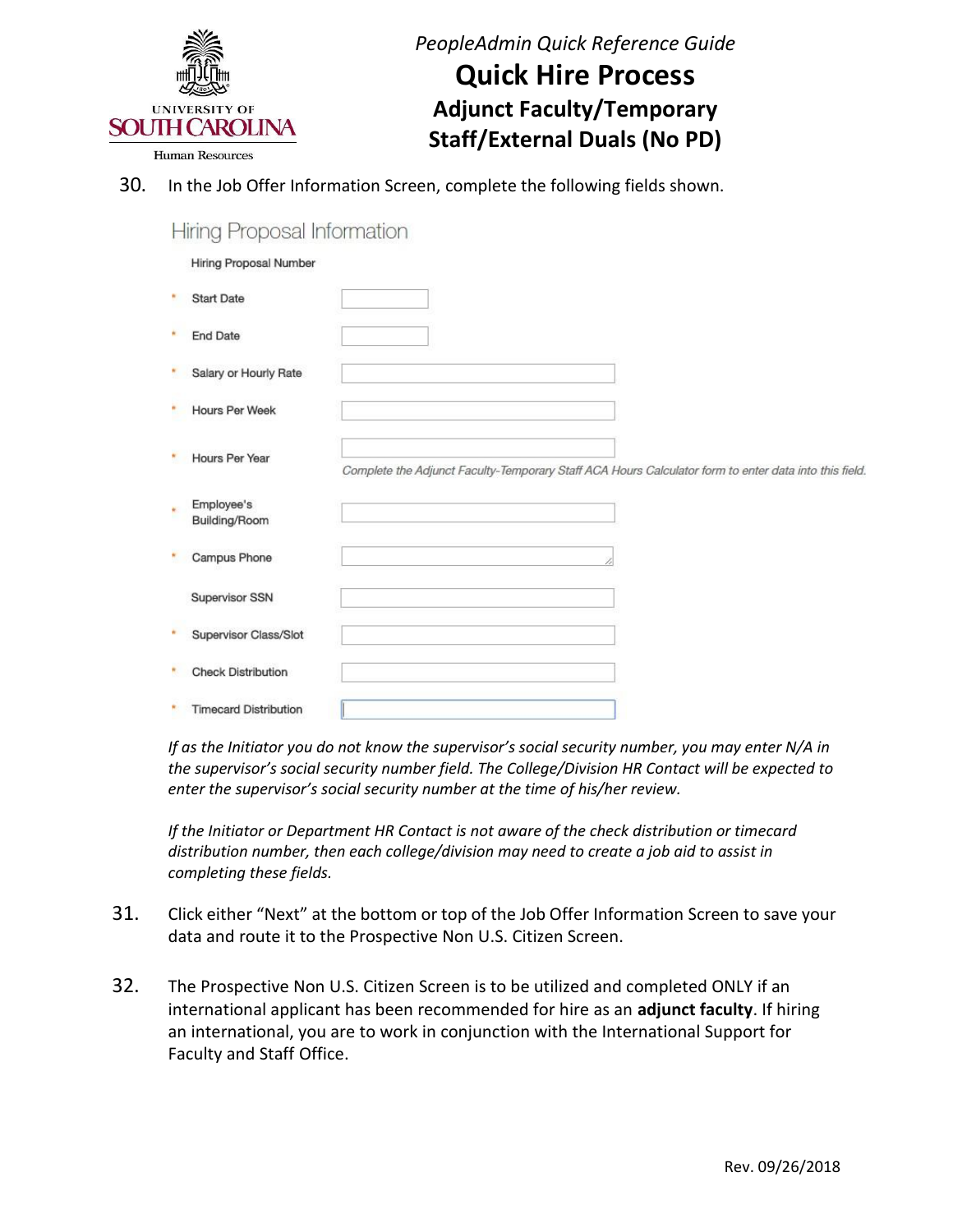

## **Quick Hire Process Adjunct Faculty/Temporary Staff/External Duals (No PD)**

**Human Resources** 

 Please select whether the appointment at the time of hire will have access to USC insurance.

Prospective Non U.S. Citizen (For Adjunct Faculty Only)

| <b>United States Citizen</b>                                            | Yes           |
|-------------------------------------------------------------------------|---------------|
| Requires employer<br>sponsorship to work in<br>the United States        | No            |
| Does this appointment<br>include access to USC<br>Insurance?            | <b>No</b>     |
| If no, will department<br>purchase alternate<br>coverage for appointee? | v             |
| What is the expected<br>length of employment or<br>stay at USC?         | Please select |

- $\triangleright$  If the employee is not an international faculty, please select "No" for the required question.
- $\triangleright$  If the employee is a temporary staff, please select "No" for the required question.
- 33. Click either "Next" at the bottom or top of the Prospective Non U.S. Citizen Screen to save your data and route it to the Hiring Proposal Documents Screen.
- 34. In the Hiring Proposal Documents Screen, you may attach various documents thatare applicable to the **adjunct faculty/temporary staff** position type.

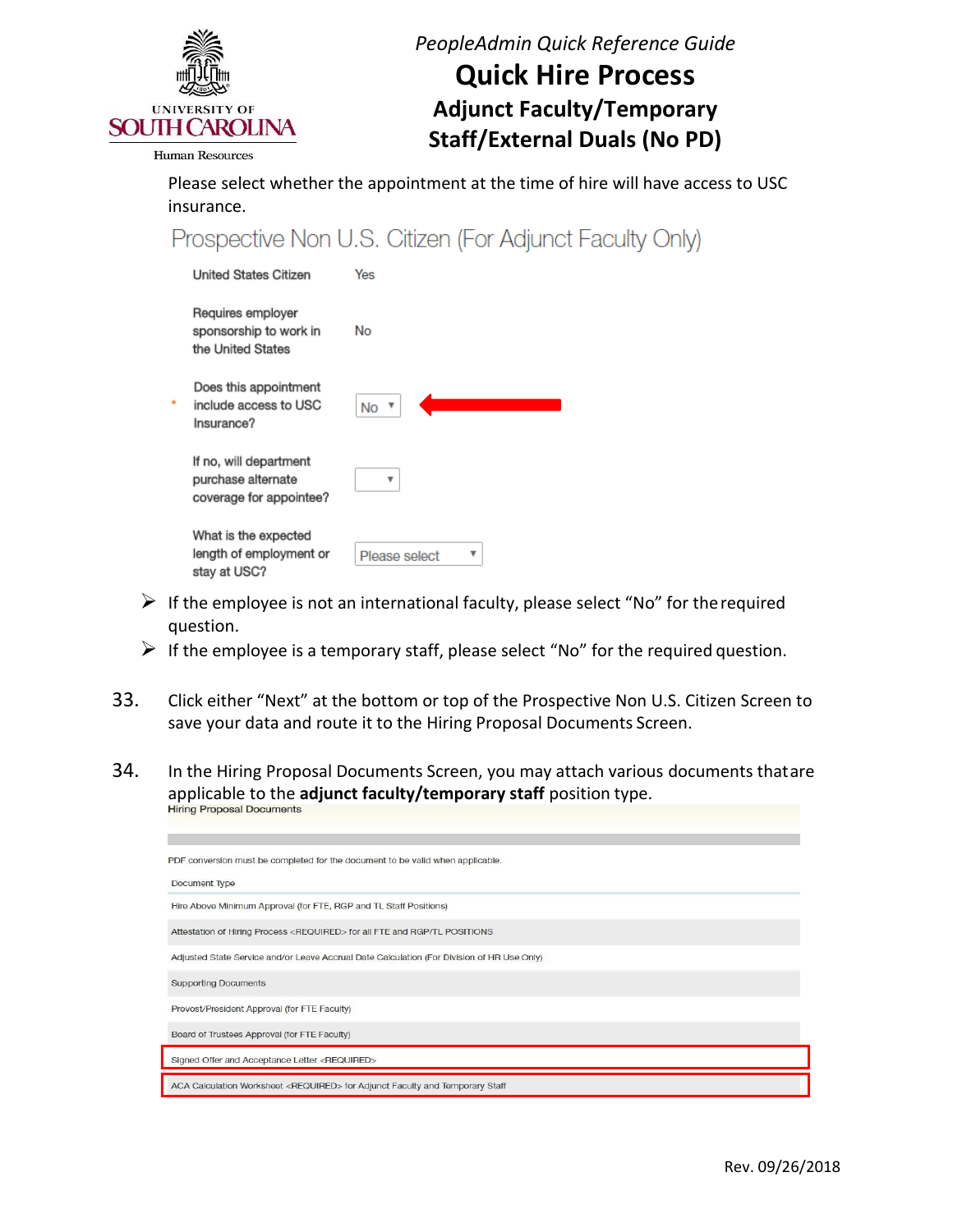

### **Quick Hire Process Adjunct Faculty/Temporary Staff/External Duals (No PD)**

- **Th[e ACA Calculation Worksheet c](http://www.sc.edu/about/offices_and_divisions/human_resources/docs/pa_aca_calculation_worksheet.pdf)an be found in the HR Toolbox under PeopleAdmin** Upgrade.
- For *External Duals*, the only required document to attach is the Dual  Request Form. **External Duals do not require offer letter since external dual signs the Dual Employment Request Form**
- your data and route to the Hiring Proposal Summary Screen. 35. Click either next at the bottom or top of the Hiring Proposal Documents Screen to save
- 36. At the top right, hover over the "Take Action on Hiring Proposal" button and submit it to the appropriate approver based on your internal business process. For External Duals, the only required document to attached is the Dual Request Form.



- *Hiring Proposals must have at least two levels of approvers and must not be the same person.*
- 37. Move the Hiring Proposal through workflow to Offer Accepted/Create Onboarding\*. This will transition the Hiring Proposal to HR Operations. \*If the verbal offer is not accepted, you will select "Offer Declined," or if the Hiring Proposal is canceled, select "Cancel."
- 38. Once the applicant has been successfully transitioned, **Create the Onboarding Event**.

Adjunct/Temporary / ... / Willie Legette (Recommend for Hire) / Adjunct/Temp Hiring Proposal (No Position Description) / Summary

Posting: Instructor

Adjunct/Temp Hiring Proposal (No Position Description): Willie Legette (Adjunct/Temporary) Current Status: Offer Accepted/Create Onboarding Position Type: Adjunct/Temporary **O** Create Onboarding Event Created by: Vicki Lewter Department: On Your Time Owner: HR Operations Initiatives (10008) Applicant: Willie Legette

- • Verify the candidate's information and enter any additional information, such as SSN, that you may have available now.
- • Employee ID = USC ID. A current or former employee of USC has an opportunity to enter this information on their application. If that happens, it will populate; otherwise, the field will be blank. This is a unique identifier between Applicant Tracking and Onboarding. Do not enter N/A or any other value, except the USC ID, if the employee has one.
- • Personal email address is a unique identifier between Applicant Tracking and Onboarding. It will auto-populate from the application in the "Select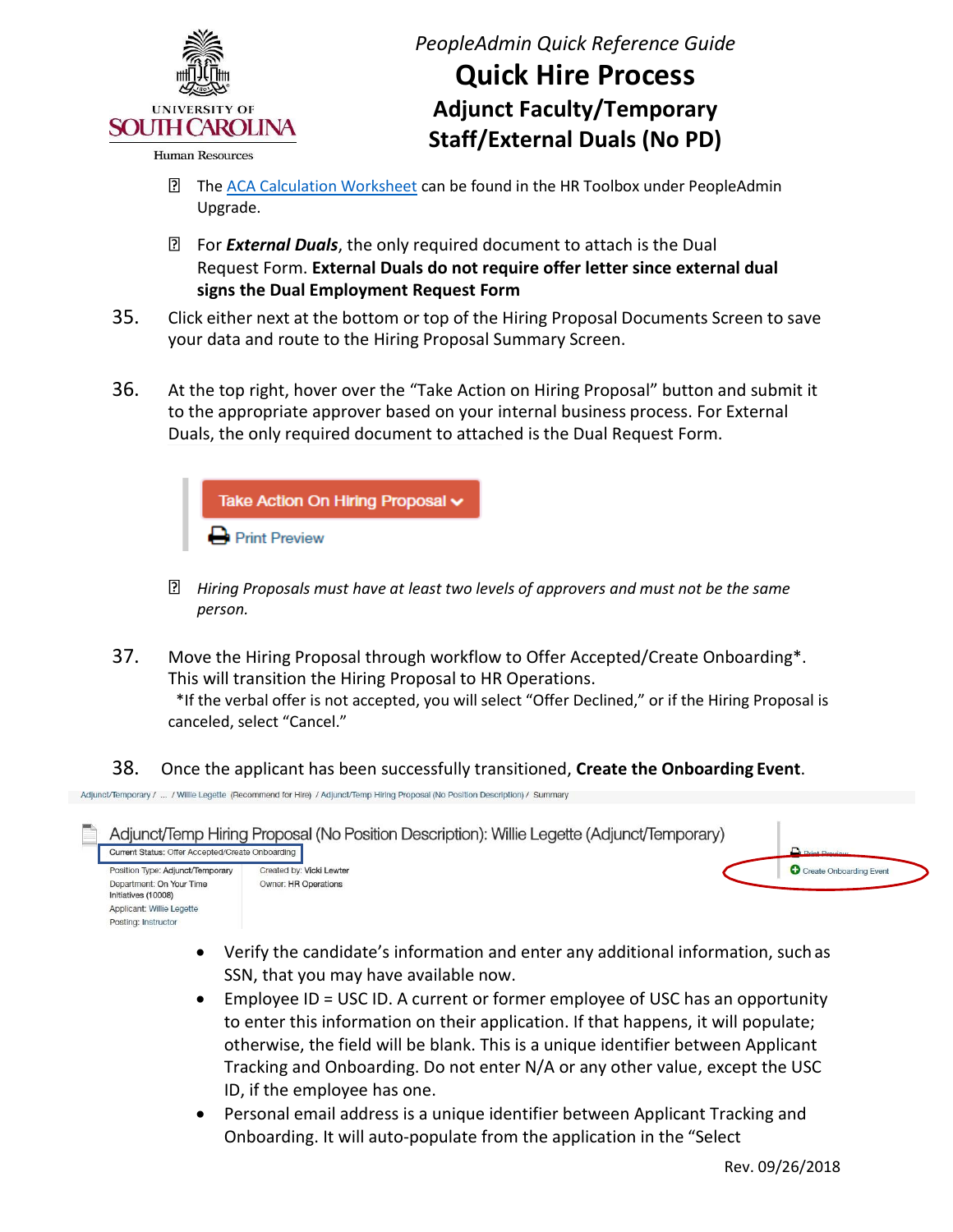

**Human Resources** 

*PeopleAdmin Quick Reference Guide* 

# **Quick Hire Process Adjunct Faculty/Temporary Staff/External Duals (No PD)**

 Onboarding Checklist" box. It is important that you do not edit this data element.

- Update the employee's supervisor by selecting the supervisor's name from the dropdown.
- • In the Onboarding Checklist field, click Select Some Options from the dropdown of checklists.
	- information to hire the employee into the HR and Payroll system. The information also includes a list of all tasks that must be completed before the employee can be hired prior to their arrival at USC. If you have an opportunity to complete Section 2 of the I-9 prior to the employee's effective date of hire, we encourage to do so; otherwise, please ensure Section 2 is completed on the employee's first day of employment. Select Critical New Hire Checklist. This information contains critical
	- Select the appropriate position specific checklist (e.g. Temporary Staff New Hire Tasks), as well as location specific (e.g. Columbia Campus New Hire Tasks, if applicable), or Insurance Benefits, if RGP or TL and applicable. Refer to the **Onboarding Checklists Matrix**, if you are uncertain which checklists to assign.
	- For External Duals, the Critical New Hire Checklist and Retirement Checklist should be assigned.
	- Enter Due Date: Generally, we recommend (3) three days from the date the checklists are assigned.

| <b>Select Onboarding Checklist</b>                             | Position Type                                      |
|----------------------------------------------------------------|----------------------------------------------------|
| <b>Employee ID</b>                                             | Adjunct/Temporary ▼<br><b>Onboarding Checklist</b> |
| <b>SSN</b>                                                     | <b>Critical New Hire</b><br>$\times$<br>Tasks      |
| Supervisor<br>Aaron Ard<br>v                                   | Adjunct Faculty<br>×                               |
| Department<br><b>USC Beaufort Instruction</b><br>Position Type | New Hire Tasks<br>Insurance Benefits X             |
| Adjunct/Temporary ▼<br>Onboarding Checklist                    |                                                    |
| <b>Select Some Options</b><br>Due Date                         |                                                    |
|                                                                |                                                    |

 *the HR/Payroll System. Refer to [Managing Onboarding Checklists & Viewing Employee Files](http://www.sc.edu/about/offices_and_divisions/human_resources/docs/pa_managing_onboarding_checklists_viewing_employee_files.pdf)* for more *Remember, the candidate must complete the Critical New Hire Onboarding Tasks to facilitate entry in*  information.

- 39. HR Operations will review the Hiring Proposal.
	- a. If approved, you will receive an email notification that the Hiring Proposal is at the status of Hire Approved.